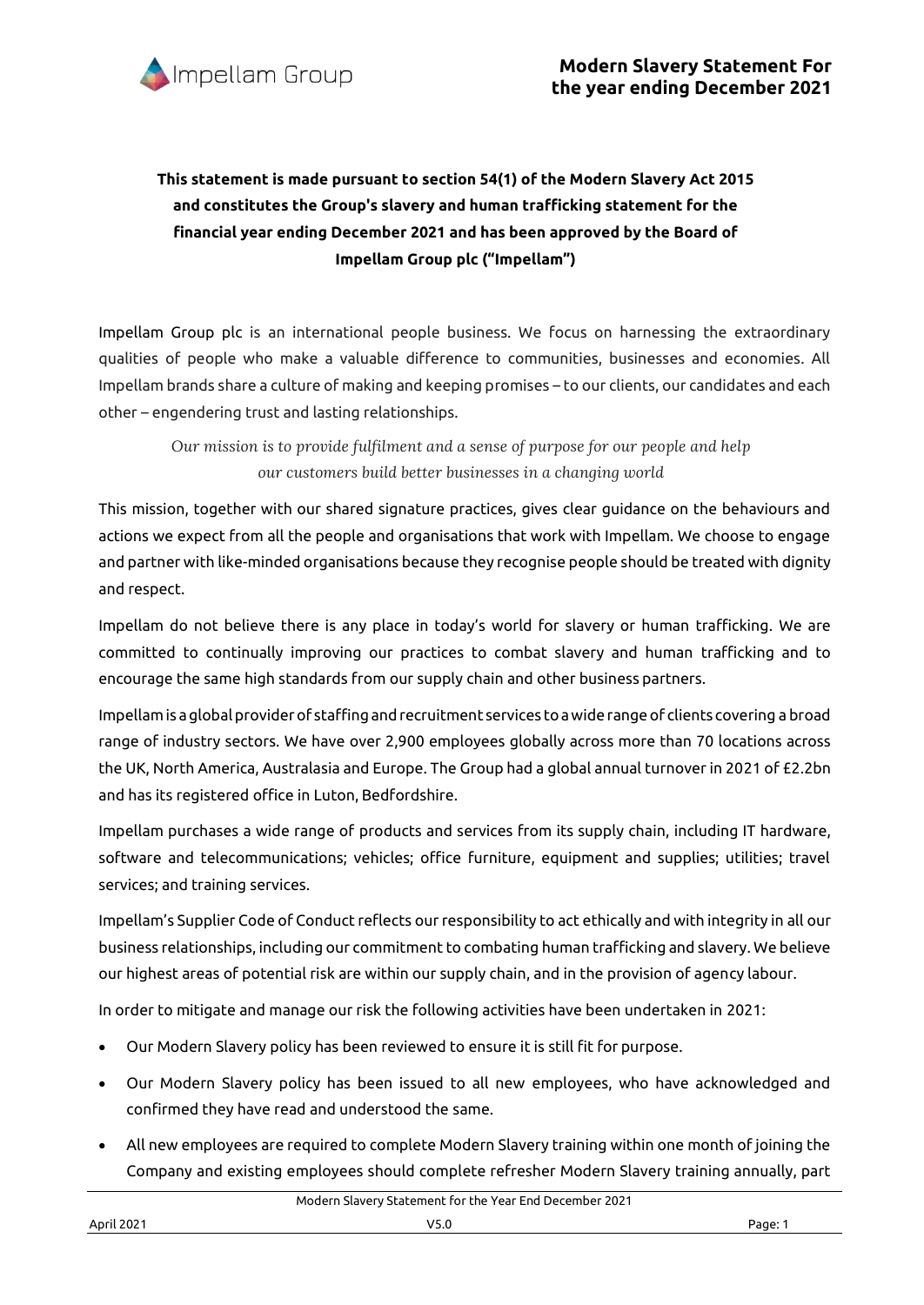

of which includes the Modern Slavery policy.

- We conducted a global survey of our staff with respect to the training at the end of January 2022:
	- 96% of respondents completed the training on time;
	- 92% of respondents thought the training improved their ability to identify modern slavery or human trafficking;
	- 96% of respondents confirmed they knew what to do if they identified or suspected human trafficking or modern slavery;
	- 23% of respondents would like more support on how to identify and handle modern slavery or human trafficking
- As a result of the survey we shall investigate what further resources are available for those who would like further support. In addition further communications will be sent to managers to advise them of staff who have not yet completed the training.
- All employees have been advised on how they can report any concerns they may have associated with Modern Slavery.
- All employees have been reminded of our confidential whistleblowing helpline if they wish to make an anonymous report and posters are displayed in our offices.
- All suppliers agree to comply with our Supplier Code of Conduct as part of their contractual relationship with Impellam and its businesses.
- When tendering suppliers are required to provide information on how they comply with the regulatory responsibilities including the Modern Slavery Act.
- Our significant suppliers are required to complete an ethical questionnaire. We take a risk-based approach towards our suppliers due to the number we engage and undertake audits on those suppliers where we consider the exposure to be greatest. No significant problems have been indicated within our supply chain.
- All our branches received at least one compliance audit during which pre-employment checks, including eligibility to work, references, qualifications and proof of national insurance numbers, were reviewed.
- We have performed random checks within our UK businesses to identify where agency workers may be sharing bank accounts, addresses or telephone numbers as this can be an indication of illegal or unethical behaviour. Where these are shared, we approach the individuals involved to ensure this is voluntary, for example where couples share a bank account.
- We have not used or accepted forced, bonded or involuntary prison labour or child labour; nor will we hold onto our workers' identity papers or knowingly work with businesses thatdo.
- No breaches of the Modern Slavery Act were reported during 2021.